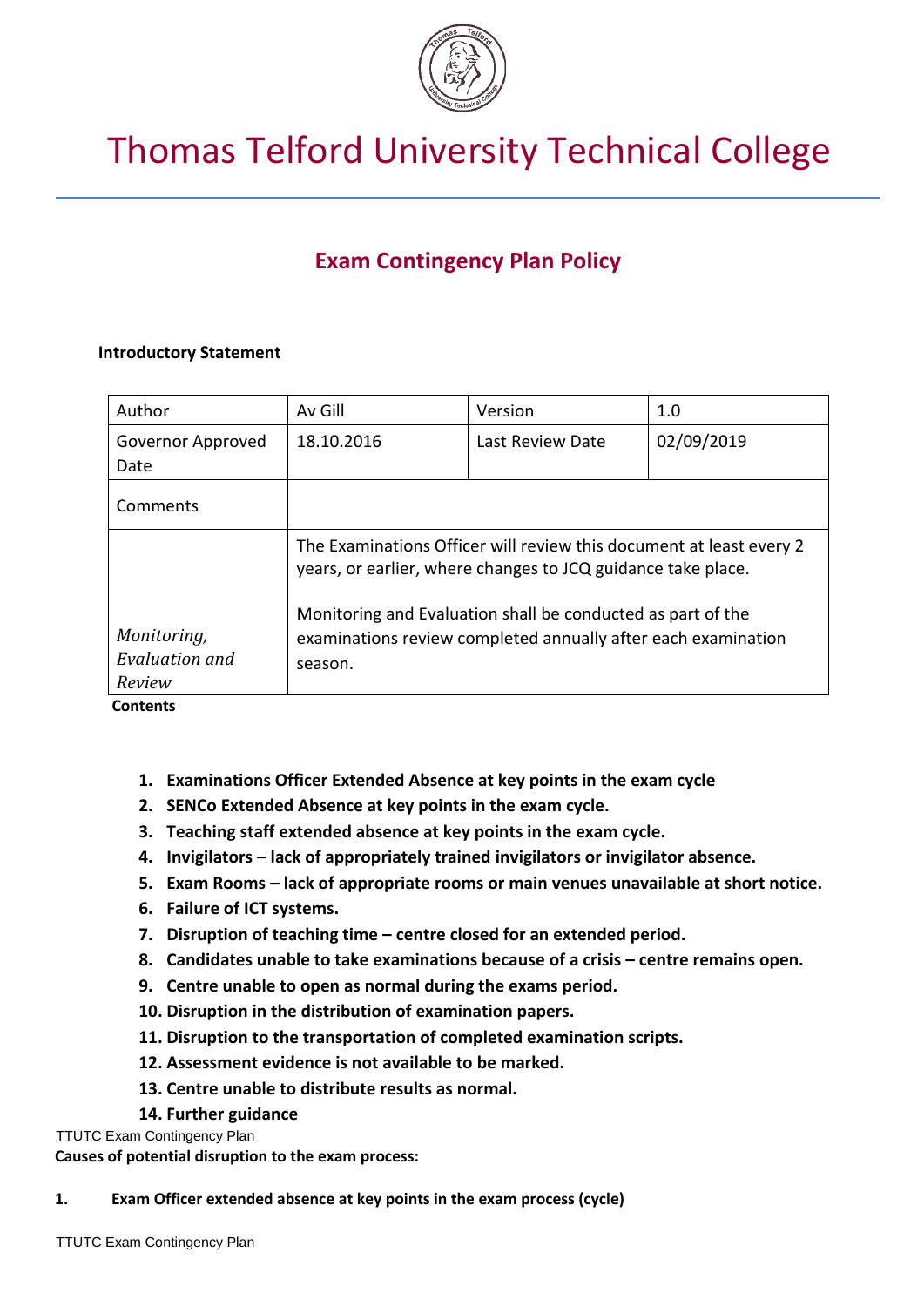# **Criteria for implementation of the plan**

Key tasks required in the management and administration of the exam cycle not undertaken including:

- *Planning*
- annual data collection exercise not undertaken to collate information on qualifications and awarding body specifications being delivered
- annual exams plan not produced identifying essential key tasks, key dates and deadlines
- sufficient invigilators not recruited and trained
- *Entries*
- awarding bodies not being informed of early/estimated entries which prompts release of early information required by teaching staff
- candidates not being entered with awarding bodies for external exams/assessment
- awarding body entry deadlines missed or late or other penalty fees being incurred
- *Pre-exams*
- exam timetabling, rooming allocation; and invigilation schedules not prepared
- candidates not briefed on exam timetables and awarding body information for candidates
- exam/assessment materials and candidates' work not stored under required secure conditions
- internal assessment marks and samples of candidates' work not submitted to awarding bodies/external moderators
- *Exam time*
- exams/assessments not taken under the conditions prescribed by awarding bodies
- required reports/requests not submitted to awarding bodies during exam/assessment periods e.g. very late arrival, suspected malpractice, special consideration
- candidates' scripts not dispatched as required to awarding bodies *Results and post-results*
- access to examination results affecting the distribution of results to candidates
- the facilitation of the post-results services  $\Box$

#### **Centre actions:**

Action taken at TTUTC to mitigate Exam Officer extended absence at key points in the exam process (cycle):

- Vice Principal to assume responsibility
- To be supported within school by Director of Operations
- Assistance to be requested from Awarding bodies and Exams Officer Network as required.
- Should the vice Principal designated to take over from the Exam Officer be absent, then this role to be undertaken by another Vice Principal (Simon Maxfield)

# **2. SENCo extended absence at key points in the exam cycle**

# **Criteria for implementation of the plan**

Key tasks required in the management and administration of the access arrangements process within the exam cycle not undertaken including:

- *Planning*
- candidates not tested/assessed to identify potential access arrangement requirements
- evidence of need and evidence to support normal way of working not collated
- *Pre-exams*
- approval for access arrangements not applied for to the awarding body
- modified paper requirements not identified in a timely manner to enable ordering to meet external deadline
- staff providing support to access arrangement candidates not allocated and trained
- *Exam time*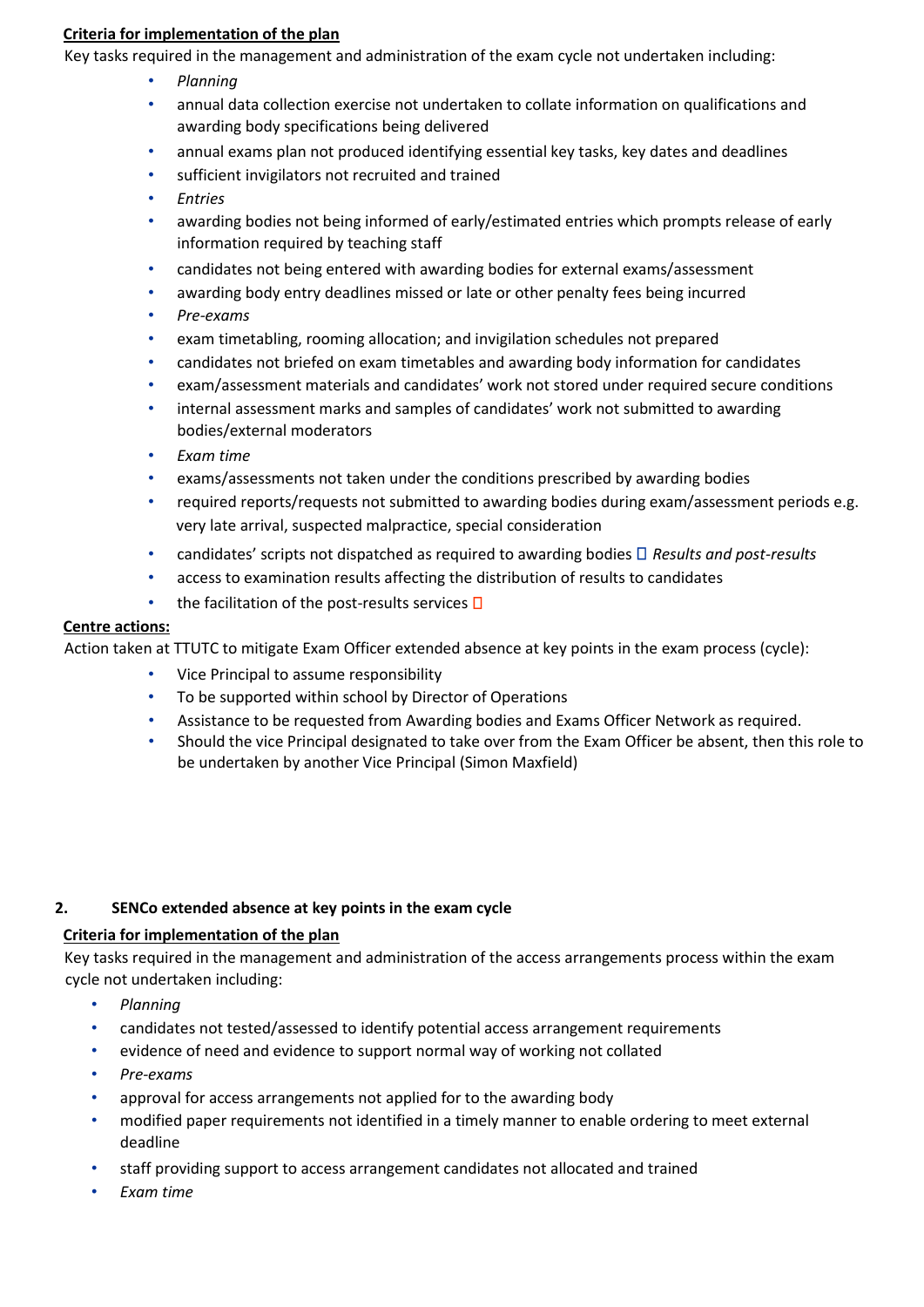• access arrangement candidate support not arranged for exam rooms **Centre actions:**

Action taken at TTUTC to mitigate SENCo extended absence at key points in the exam process (cycle):

- Student Welfare Officer Claire Gleeson to oversee duties.
- Exam Officer and SLT to support Inclusions Manager to ensure Access Arrangement deadlines are met.
- Learning Support Assistants to be used where necessary.
- Assistance to be requested from Awarding Bodies and SENCo Network group as required.

# **3. Teaching staff extended absence at key points in the exam cycle**

# **Criteria for implementation of the plan**

Key tasks not undertaken including:

- *Early/estimated entry information not provided to the exams officer on time; resulting in pre-release information not being received*
- *Final entry information not provided to the exams officer on time; resulting in:*
- *candidates not being entered for exams/assessments or being entered late*
- *late or other penalty fees being charged by awarding bodies*
- *Internal assessment marks and candidates' work not provided to meet submission deadlines* **Centre actions:**

Action taken at TTUTC to mitigate staff extended absence at key points in the exam process (cycle):

- Exam Officer to liaise with teaching staff and SLT to ensure all necessary deadlines are met.
- Where necessary Exam Officer to contact awarding Bodies for advice.

# **4. Invigilators - lack of appropriately trained invigilators or invigilator absence**

# **Criteria for implementation of the plan**

- *Failure to recruit and train sufficient invigilators to conduct exams*
- *Invigilator shortage on peak exam days*
- *Invigilator absence on the day of an exam* **Centre actions:**

Action taken at TTUTC to mitigate lack of appropriately trained invigilators or invigilator absence:

- Exam Officer to review invigilator staffing at the start of each academic year and ensure sufficient Invigilators are recruited and fully trained in plenty of time for the Examination season.
- List of on-call (short notice invigilators to be kept)
- Support staff trained and available to invigilate at short notice.
- Exam Officer available to invigilate.
- SLT to be used.

# **5. Exam rooms - lack of appropriate rooms or main venues unavailable at short notice**

# **Criteria for implementation of the plan**

- *Exams officer unable to identify sufficient/appropriate rooms during exams timetable planning*
- *Insufficient rooms available on peak exam days*
- Main exam venues unavailable due to an unexpected incident at exam time **Centre actions:**

Action taken at TTUTC to mitigate lack of appropriate rooms or main venues unavailable at short notice:

• Security of Exams to be maintained at all times, students to be supervised until alternative arrangements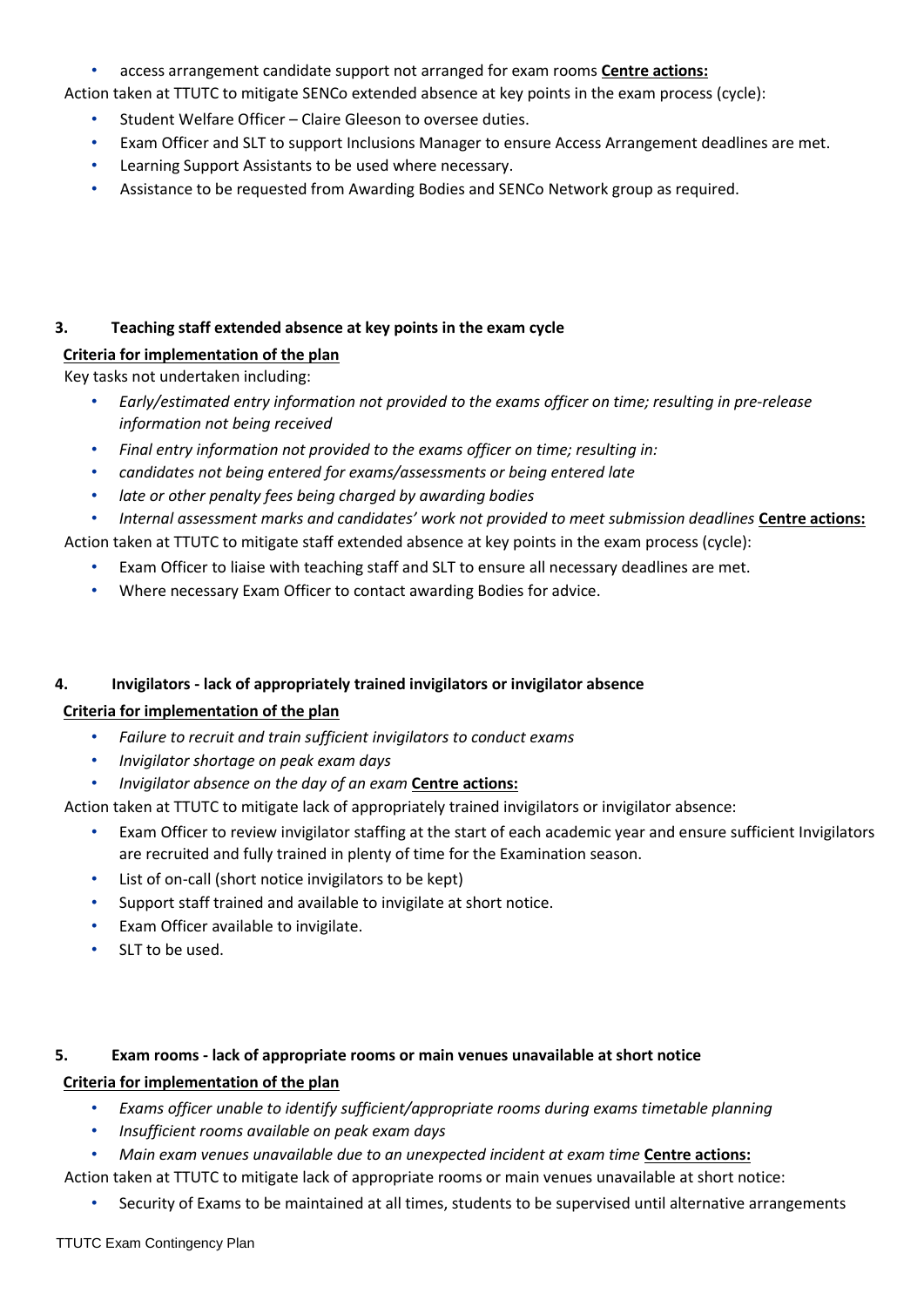have been made.

- Staff offices to be used.
- Library to be closed to students and used as exam room.
- In the event of an unexpected incident, assistance to be requested from nearby schools and venues, and permission sought from Awarding bodies.

# **6. Failure of IT systems Criteria for**

# **implementation of the plan**

- *MIS system failure at final entry deadline*
- *MIS system failure during exams preparation*
- *MIS system failure at results release time*

# **Centre actions:**

Action taken at TTUTC to mitigate failure of IT systems:

- Server off-site back-up available.
- Exam Officer and IT staff have remote access to systems via VPN.

# **7. Disruption of teaching time – centre closed for an extended period**

# **Criteria for implementation of the plan**

• Centre closed or candidates are unable to attend for an extended period during normal teaching or study supported time, interrupting the provision of normal teaching and learning **Centre actions:**

Action taken at TTUTC to mitigate the impact of the disruption:

- SLT to communicate with parents, carers and students about the potential for disruption to teaching time and plans.
- Alternative methods of learning to be made available on-line resources, SAM Learning, staff e-mail contact.
- Alternative site arranged.

# **8. Candidates unable to take examinations because of a crisis – centre remains open**

# **Criteria for implementation of the plan**

• Candidates are unable to attend the examination centre to take examinations as normal **Centre actions:** Action taken at TTUTC to mitigate the impact of the situation:

- To liaise with students to identify whether the examination can be sat at an alternative venue in agreement with the Awarding Bodies.
- Students advised to sit examination in next available series or consider moving the start times of the examination (according to the regulations) for all candidates.
- Application to be made to Awarding Bodies for special consideration for students where the minimum requirements have been met. Students are only eligible for special consideration if they have been fully prepared and covered the whole course but are affected by adverse circumstances beyond their control.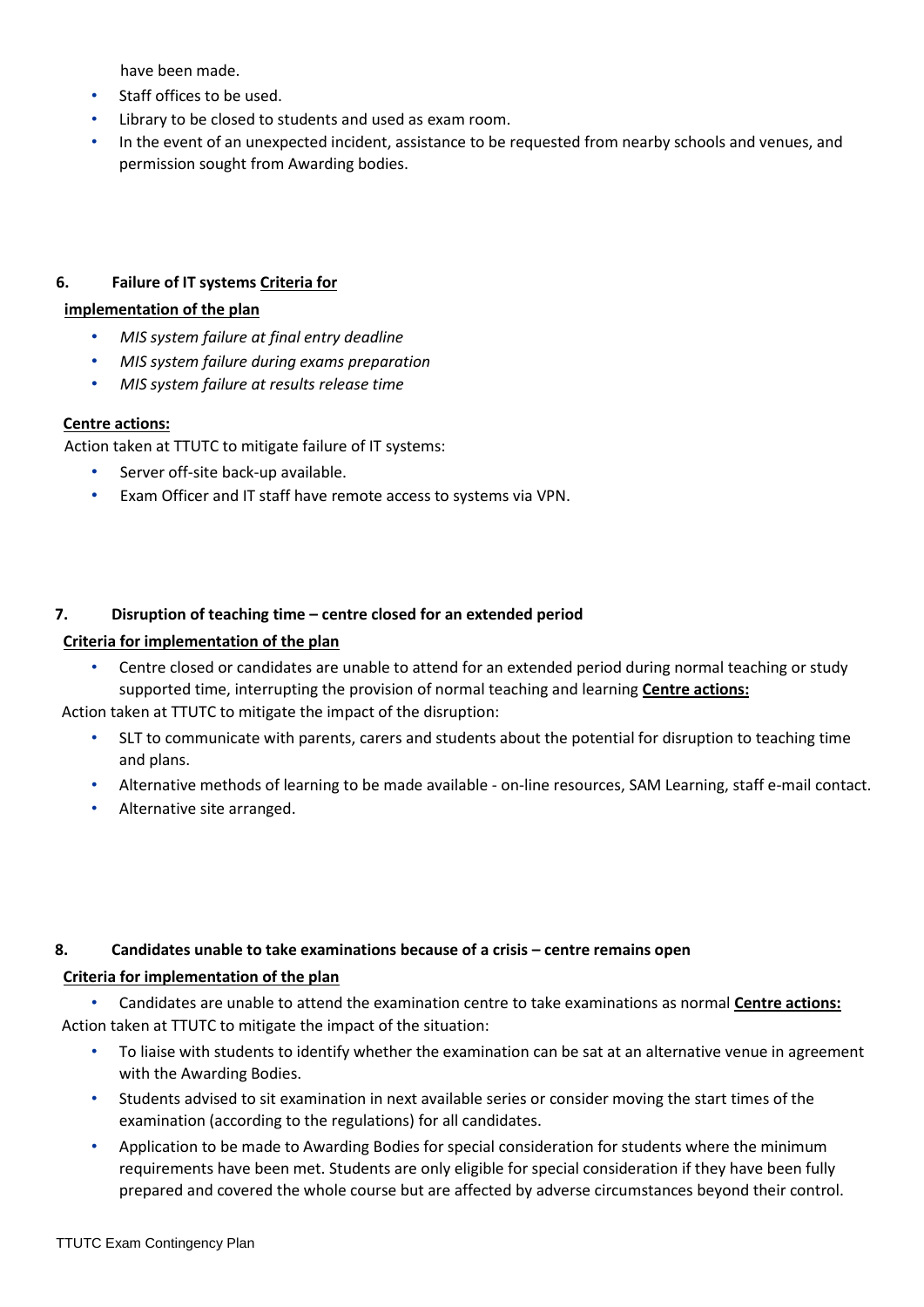## **9. Centre unable to open as normal during the exams period**

# **Criteria for implementation of the plan**

• Centre unable to open as normal for scheduled examinations **Centre actions:**

Action taken at TTUTC to mitigate the impact of the disruption:

- Awarding Bodies to be notified immediately.
- Alternative venues to be used in agreement with relevant Awarding Bodies.
- Students offered to sit examination at next examination series.
- Application to be made to Awarding Bodies for special consideration for students where the minimum requirements have been met. Students are only eligible for special consideration if they have been fully prepared and covered the whole course but are affected by adverse circumstances beyond their control.

# **10. Centre evacuation is necessary due to fire alarm, bomb scare, flooding**

# **Criteria for implementation of the plan**

Assess whether or not to continue the examination, taking into account the length of time that has passed since the official start time; whether the minimum time for remaining in the examination has passed to maintain the integrity of the exam; the amount of time left to complete the exam before another session starts; whether continuing the exam take candidates over the session limit of 3 hours, taking particular care to consider candidates with access arrangements which include extra time. **Only if the Head of Centre is completely satisfied that no communication whatsoever has taken place must candidates be allowed to continue the examination.**

#### **Centre actions**

Remove candidates to defined evacuation area reminding them that they are still under examination conditions. Keep all invigilation records and contact awarding body.

# **11. Disruption in the distribution of examination papers**

# **Criteria for implementation of the plan**

• Disruption to the distribution of examination papers to the centre in advance of examinations **Centre actions:**

Action taken at TTUTC to mitigate the impact of the disruption:

- Awarding bodies to provide Exam Officer electronic access to examination materials. Provision to be made to receive, process and store material securely.
- Awarding bodies to source alternative couriers for delivery of hardcopies.

# **12. Disruption to the transportation of completed examination scripts**

# **Criteria for implementation of the plan**

• Delay in normal collection arrangements for completed examination scripts **Centre actions:**

Action taken at TTUTC to mitigate the impact of the disruption:

- Awarding bodies to be advised immediately.
- Secure storage to be arranged for completed scripts until the Awarding Body has made alternative arrangements.